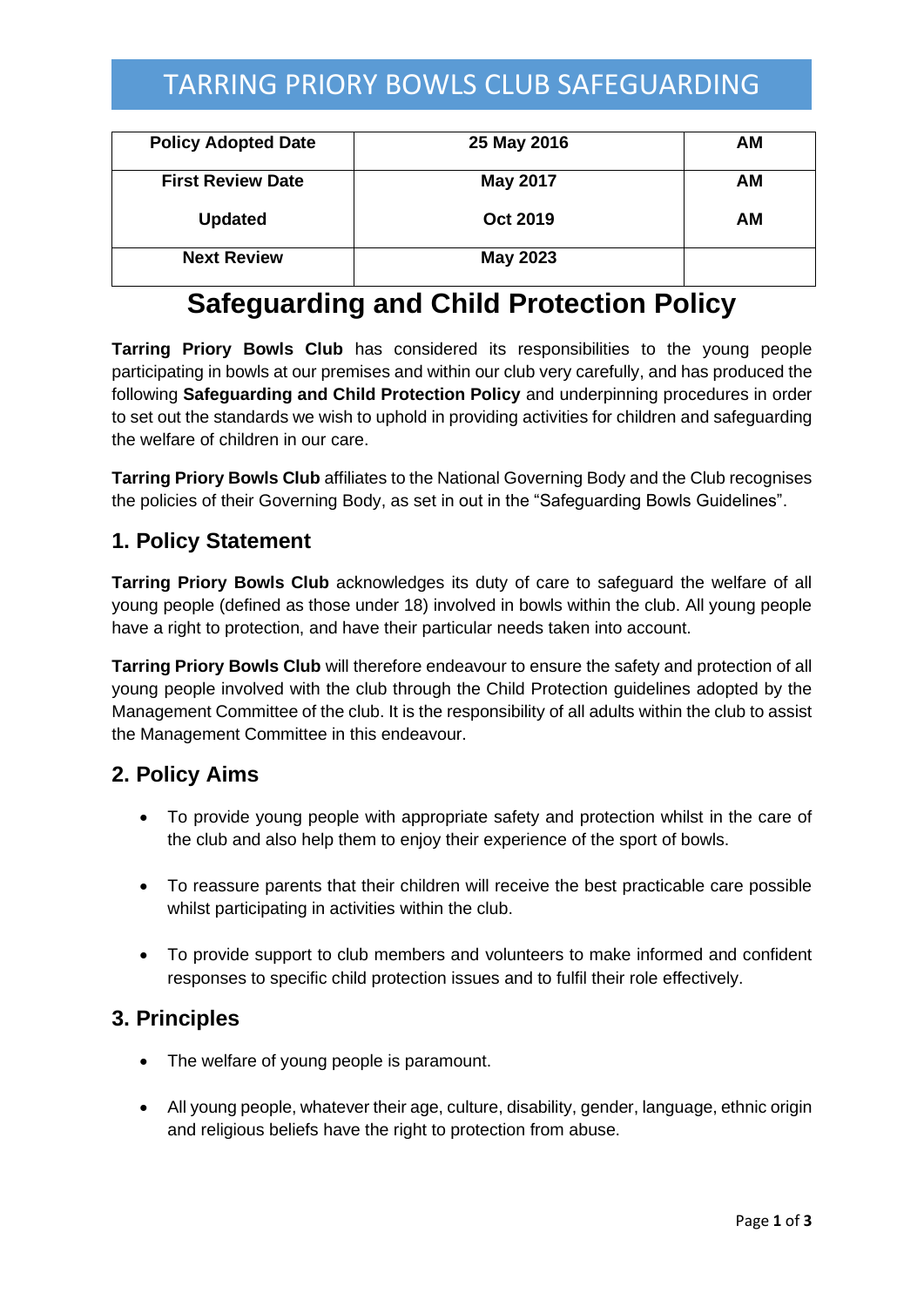# TARRING PRIORY BOWLS CLUB SAFEGUARDING

- All suspicions and allegations of abuse and poor practice will be taken seriously and responded to swiftly and appropriately.
- All staff and volunteers working in bowls have a responsibility to report concerns to their Club Welfare Officer.
- Adults club members, volunteers, coaches, referees and members will be supported to understand their role and responsibility with regard to the duty of care and protection of young people by the club and the National Governing Body.

Individuals will receive support through education and training, coordinated by the club/national governing body to be aware of and understand best practice and how to manage any welfare or child protection issues that may come to light.

- **Tarring Priory Bowls Club** will work in partnership with young people and parents to review and implement child protection and safeguarding procedures.
- **Tarring Priory Bowls Club's** policy and procedures are based on the above principles and UK and international legislation and government guidance and take the following into consideration:
- The Children Act 1989 and 2004.
- Working Together to Safeguard Children 2018.
- The UN Convention on the Rights of the Child.
- Any subsequent legislation relating to child protection would implicitly be incorporated into this document.

#### **4. Responsibilities and Communication**

- The **Tarring Priory Bowls Club** Child Protection Policy will be available to all members, parents, staff, volunteers and participants.
- The Policy will be reviewed every three years by the Management Committee and amended as appropriate. Guidance from Bowls National Governing Bodies will be sought as part of the review process.
- The Management Committee has responsibility for ensuring that the policy and procedures are implemented, including referring any appropriate disciplinary action to the national governing body as appropriate.
- The Club Safeguarding Officer has responsibility for responding to any allegations, concerns or child protection incidents, passing information to the appropriate National